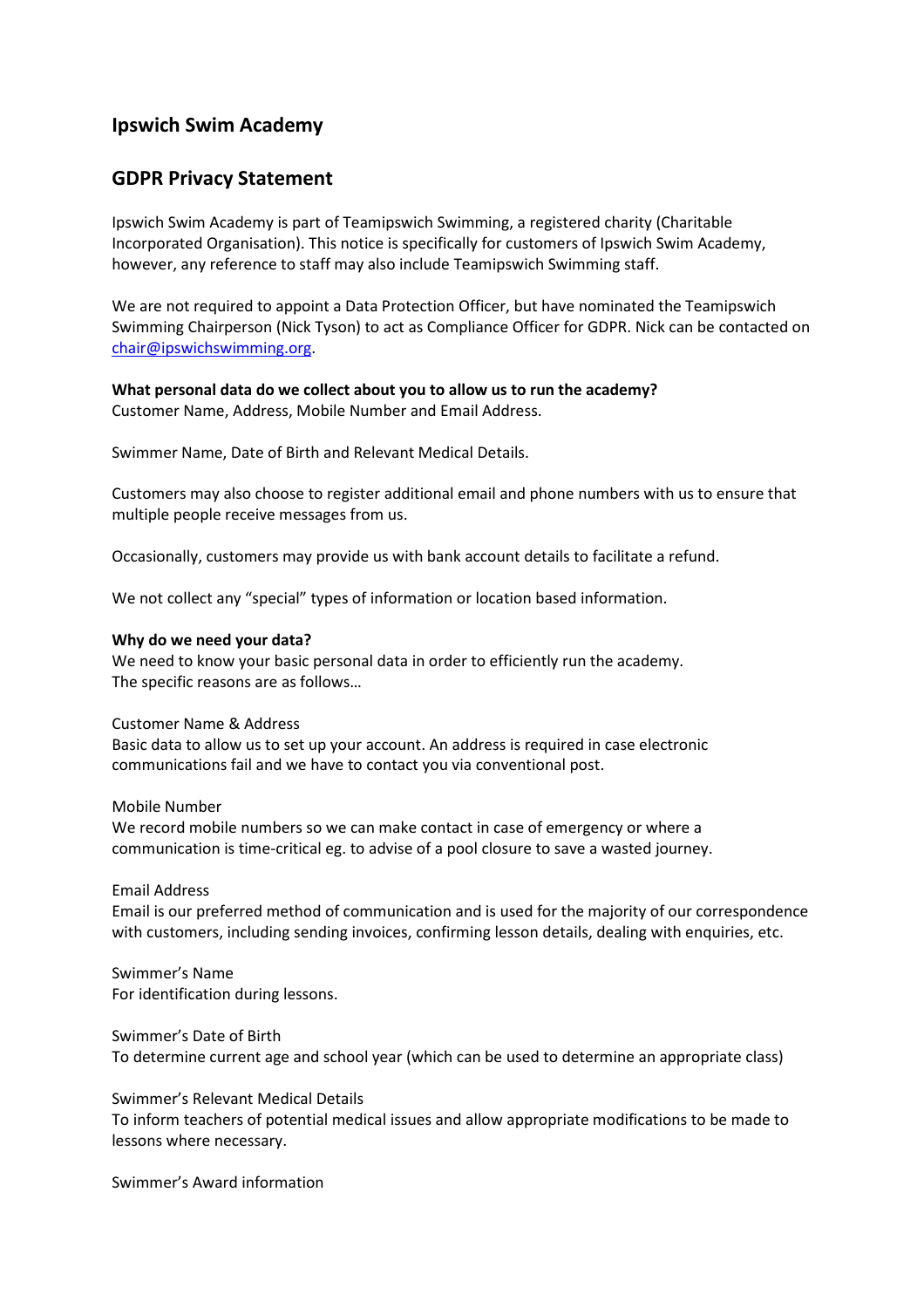To allow swimmers to be considered for termly awards, we will store details of previous awards achieved.

No other information is specifically collected or stored, although customers may share information about a swimmer, for example relating to their awards or experience when making an initial enquiry, which may then reside in our system eg. as an email.

# **Who is collecting your data?**

Data is collected by the Academy Manager. Occasionally it may also be collected by Academy staff eg. if a customer gives details to a teacher.

# **How is your data collected?**

## Social Media

Potential customers may contact us via facebook and the data that may be collected is the same as detailed elsewhere in this document. Any communication from us gathering data will be via private message (ie. Messenger) not part of a public post.

# Email

The Academy uses Google's Gmail for general correspondence. For distribution of invoices, statements and group messages eg. advising term dates, pool closures, etc, the Academy uses the email service which is part of the Swimbiz admin system. This system is also used to send texts for time sensitive issues eg. to advise of pool closures to save customers a wasted journey.

# Paper

For enquiries taken by phone, data may be temporarily written and stored on paper. This data is transferred to one of the other data storage methods listed elsewhere in this document at the earliest opportunity and the paper is shredded. Whilst the paper exists it is stored in the Manager's private office.

## Website

The Academy's website has a contact form for customers that generates an email enquiry. Once the send button has been clicked the data is not stored by the website, the email that is generated is sent to the Academy's email address and stored in the same way as other emails (as detailed elsewhere in this document).

## **Who is your data shared with?**

Other than software applications used in the general running of the academy, your data is not shared with any organisation outside of Ipswich Swim Academy/Teamipswich Swimming for any reason.

# **Individuals within the organisation who will have access to your data are as follows…**

Accounting details – Manager, Bookkeeper and Treasurer This includes basic accounting details such as customer name, invoices and payments

# Customer & Swimmer Details – Manager & Teachers

If a customer attends a taster session prior to joining the academy, the manager will share the swimmer's name, date of birth (or age), relevant medical details and mobile number with the appropriate teacher. For active customers, details are provided to Teachers in the form of registers.

Correspondence (eg. emails and facebook messages) – Manager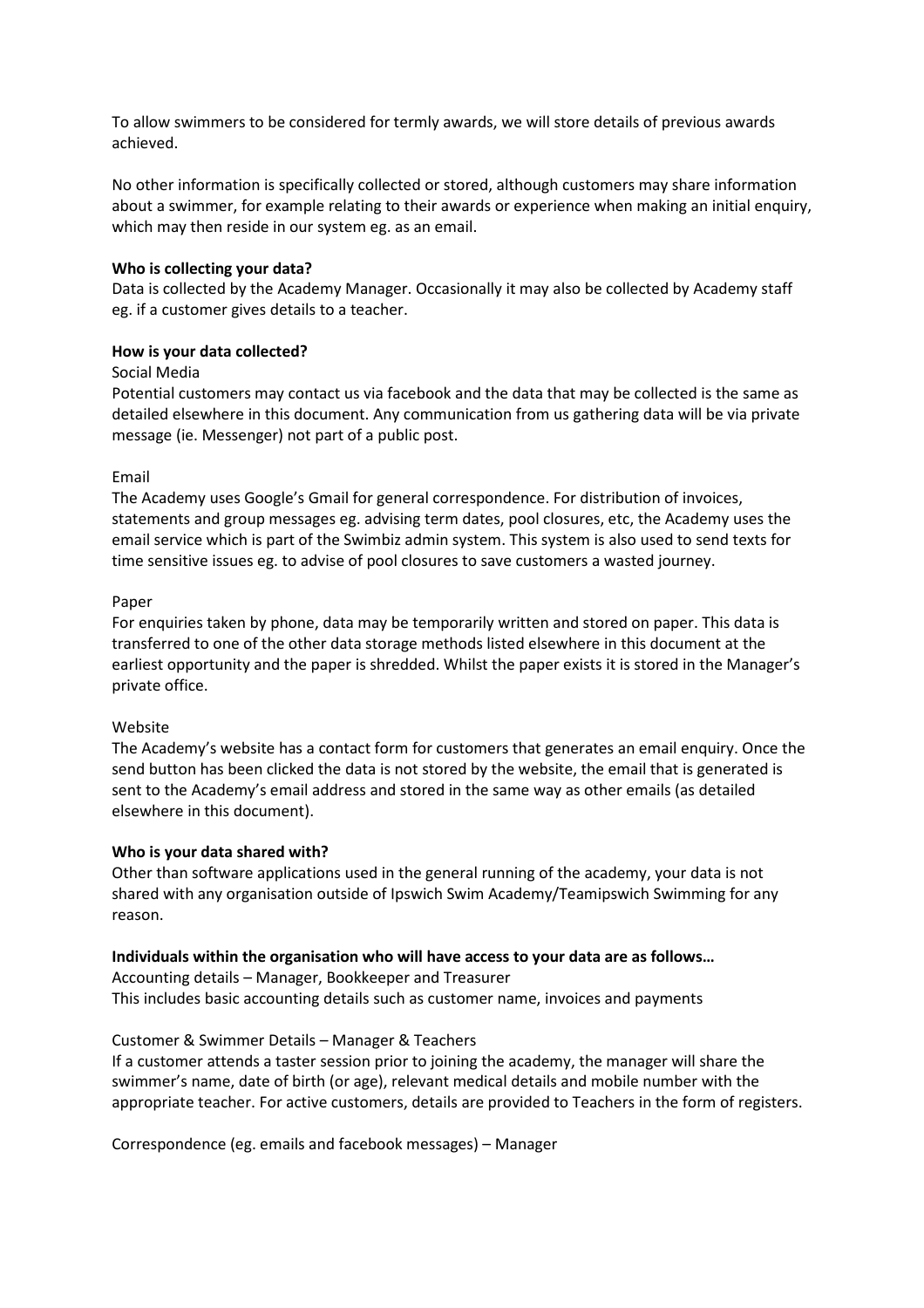Dropbox – back ups of computer files - Manager

Swimbiz - Manager

#### Computer

The following files are stored on the Academy Manager's computer. The computer is password protected and kept in their private office.

- Spreadsheet back up of customer and swimmer details held in Swimbiz admin program
- Copies of registers
- Copies of electronic invoices
- Staff details Name / Dates for contract, rescue test expiry, DBS expiry, Safeguarding qualification expiry, IOS membership expiry / qualifications / Club membership / DOB for younger staff to determine requirements for DBS and safeguarding
- Awards Register
- All About Me Disability Swimmer Info

This is a form for swimmers in the Academy's disability classes which, in addition to the basic information required for other swimmers, collects the following data…

Like-to-be-known-as Name / SEN or Disability / How I want people to communicate with me / What I want to get out of swimming / How best to support me in the water / What I like / All the other great bits my teachers should know about me

This information lets teachers and assistants know specifically what disabilities a swimmer has, how best to help them in the pool and helps them communicate in a more meaningful way with swimmers.

- Registers – Swimmer Name/Age/DOB/Medical Info, Parent Name. Mobile No Registers are provided to teachers in order to provide basic information that is relevant to the lessons, provide contact information of parents and keep a record of who attends classes. Registers are on paper and teachers are instructed to use a clipboard with a flap to conceal the register when not being used or otherwise keep it out of sight. Registers are either collected by the Manager at the end of term if attendance records are required, or teachers are asked to shred them.

## **How do we keep your data private?**

We limit the number of people who have access to data to only those who have a genuine need for it. These people are specified elsewhere in this document. These people are informed of their ongoing responsibilities for privacy on a regular basis (at their original induction and at least annually – but usually termly – thereafter).

We have ensured that the applications we use to run the Academy, that are listed elsewhere in this document, are GDPR compliant.

The Academy Manager's computer is password protected and is stored in the Manager's private office. This is at the Manager's home, not at any of the swimming venues, with an absolute minimum of visitors. Any paperwork, interim or otherwise, is also stored here in a locked cupboard.

## **How long we keep your data**

We are required under UK tax law to keep your basic personal data for a minimum of 6 years, after which time it will be destroyed.

Any other information we collect, as detailed above, will also be kept for a minimum of 6 years unless you notify us you would like us to delete the information.